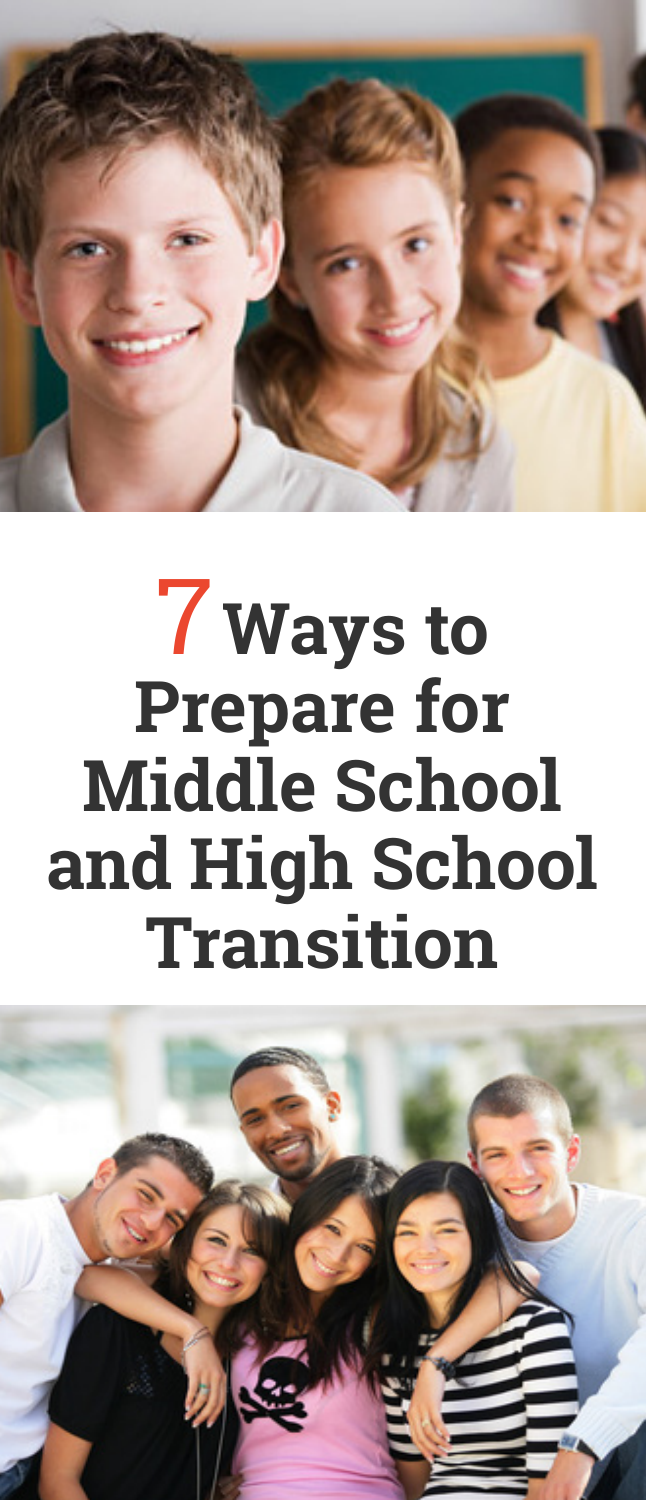Most students feel excited, and a little nervous, when they start middle school and high school. But, if the students know what to expect, they are likely to feel more confident and relaxed.

Here is some advice to help your preteen and teen feel more on top of things those first few weeks.

### $\bf{1)}$  Logistics are the hardest part

Let's start with middle school, where students' first hurdles are logistical — needing to remember a locker combination, learning the building layout, and getting to class on time.

One safeguard to feeling overwhelmed is early exposure. Parents are urged to make sure their kids visit their future school and attend any orientation or kick-off activities prior to the start of school.

Frisco ISD has a scheduled day for each campus prior to the start of school for students to tour the campus and find their classes. Make sure to mark this date on your calendar.

### $2)$  Let them handle challenges on their own

Give preteens and teens the space to handle challenges on their own. That could mean letting them fiddle with their combination lock without stepping in to help. Or, if they come home with a complaint about an assignment or class, pushing them to problem solve for themselves.

Instead of stepping in with a solution, Parents might ask, "Have you spoken with your teacher?"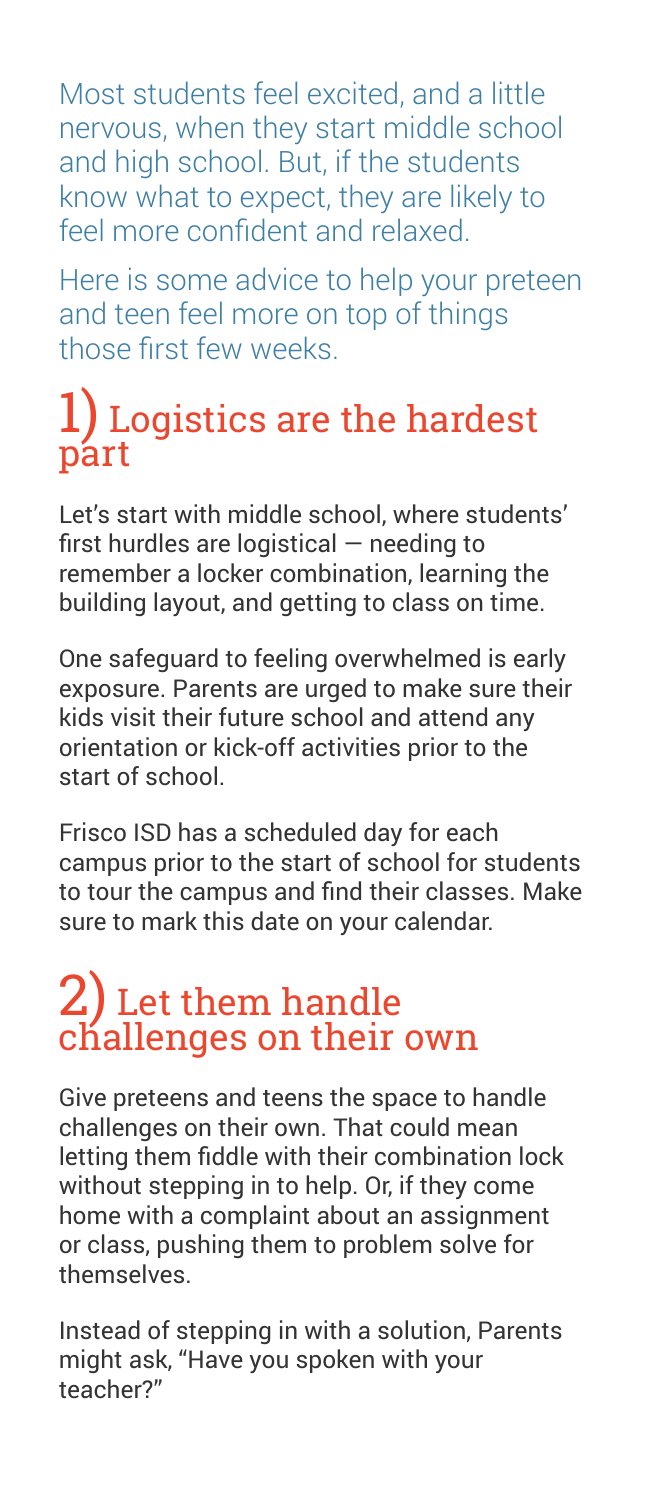Homework is another area where parents should show support, but not take over. Parents can help by focusing their praise not on talent or natural ability, but the hard work their child is doing.Praise the effort. Parents can let their kids struggle some and not enable [them].

# 3) Don't end your involvement; change it

Parent involvement is still important as children grow older — the form just needs to change. Classroom volunteering is usually not appropriate after middle school, but parents can show interest by having dinner with their children, asking about their day and monitoring their phone use and social media presence.

"If parents just wash their hands of it and give them free reign . . . it can be very damaging to kids," said Bickel. Sixth-graders "want to be treated more like young adults . . . but they're not."

Extracurricular activities, whether at school or in the community, are also very important to students' success. Parents should let their children pick activities themselves.

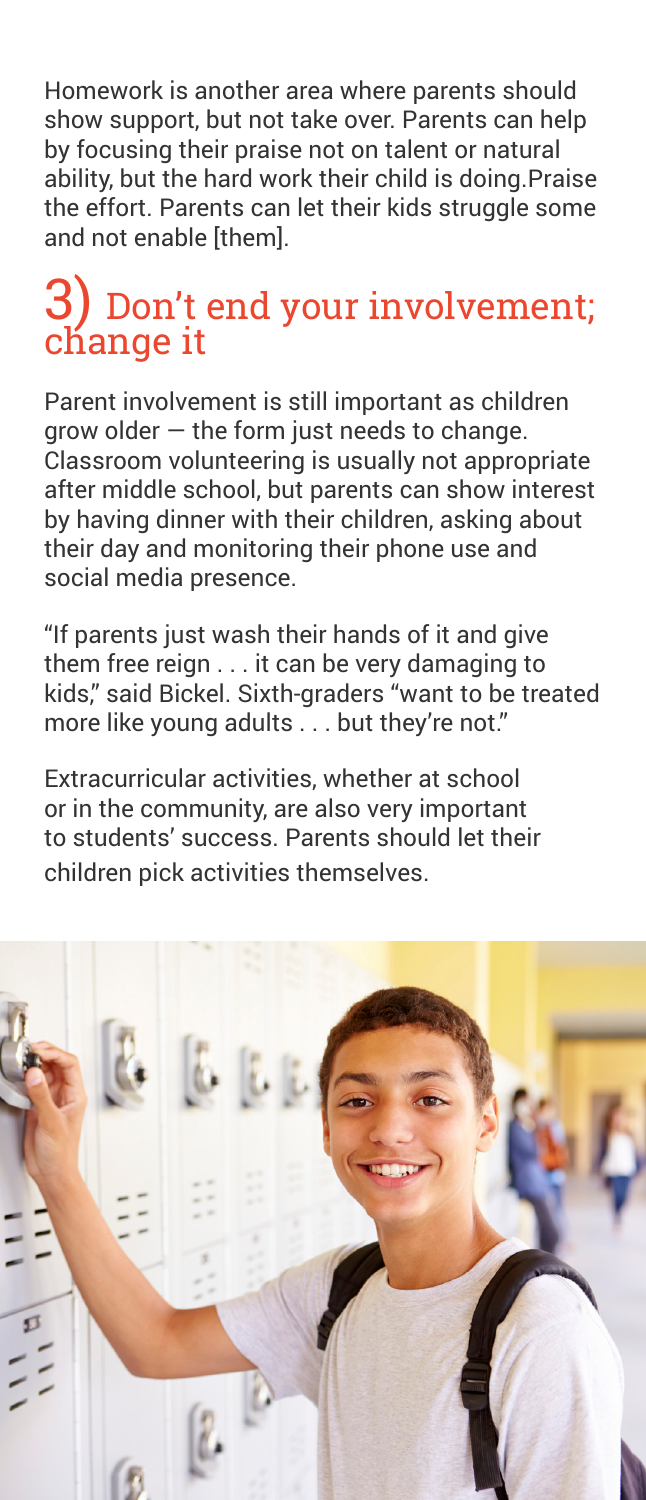# $\overline{4}$ ) In high school, establish routines

When it comes to the high school transition, the absolute number one thing that's different is the amount of freedom.

Students have to adjust to not being part of "teams" as they might have been in middle school, having a broader spectrum of peers and a wider range of movement within the school building.

For some students, the demands of high school can bring feelings of loneliness and isolation.

Parents can help their new high-schoolers by setting up after-school routines at home to ensure homework gets done and students stay organized.

## 5) Monitor progress

It is recommended parents monitor their students' grades and attendance through the online parent portal. All FISD teachers post grades on the Home Access Center (HAC).

Email is often the preferred way of communicating with teachers. Check HAC on a regular basis to monitor your child's progress. Contact your child's teacher if you have a question or concern.

### 6) Keep track of friends

At both middle and high school, educators recommend that parents keep track of their child's friends. Parents should be wary if their ninth-grader starts hanging out with 11th– or 12th graders, whether in a romantic relationship or a platonic friendship.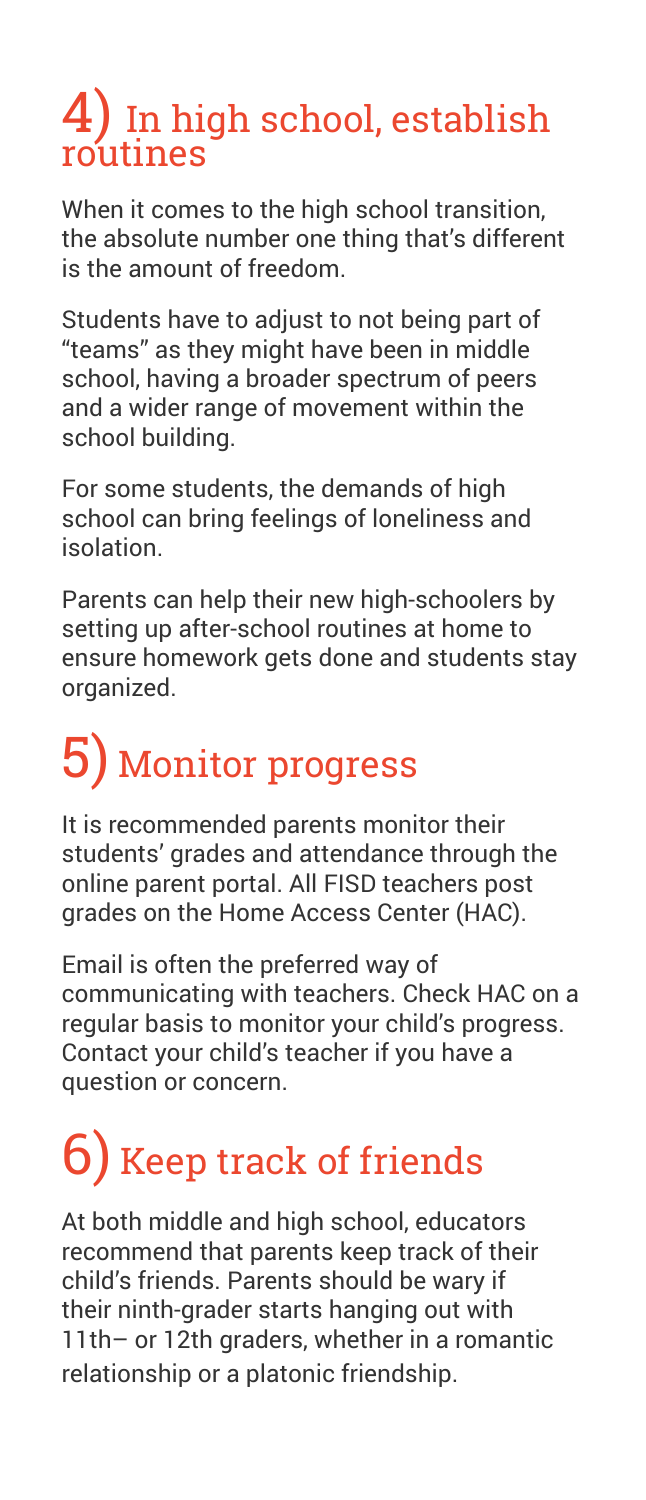## 7) Red flags to watch for

At the middle school level red flags that may indicate the transition isn't going well include students complaining of headaches, stomach aches, sleeplessness, or simply not wanting to go to school.

That's definitely a time when parents need to say, 'What's going on?'

Parents should not only watch for any out-ofcharacter behavior, but also any mismatches between how students say things are going and what their grades or other indicators suggest.

#### **School Calendar**

#### *http://www.friscoisd.org/about/resources-andinformation/school-calendars*

Each school has a calendar that shows when grading periods begin and end, when parentteacher conferences are scheduled, and when your school will be closed for holidays and vacation.

#### **School Rules**

Get your school's Student Handbook:

*http://www.friscoisd.org/about/resources-andinformation/student-handbooks*

All schools have rules regarding student conduct and behavior.

Learn school dress codes, cell phone policies, rules regarding medication, etc.

*http://www.friscoisd.org/about/resources-andinformation/dress-code*

#### **Class Schedule**

Check your child's schedule to make sure he or she is in the correct classes. If you have concerns contact the school counsleor.